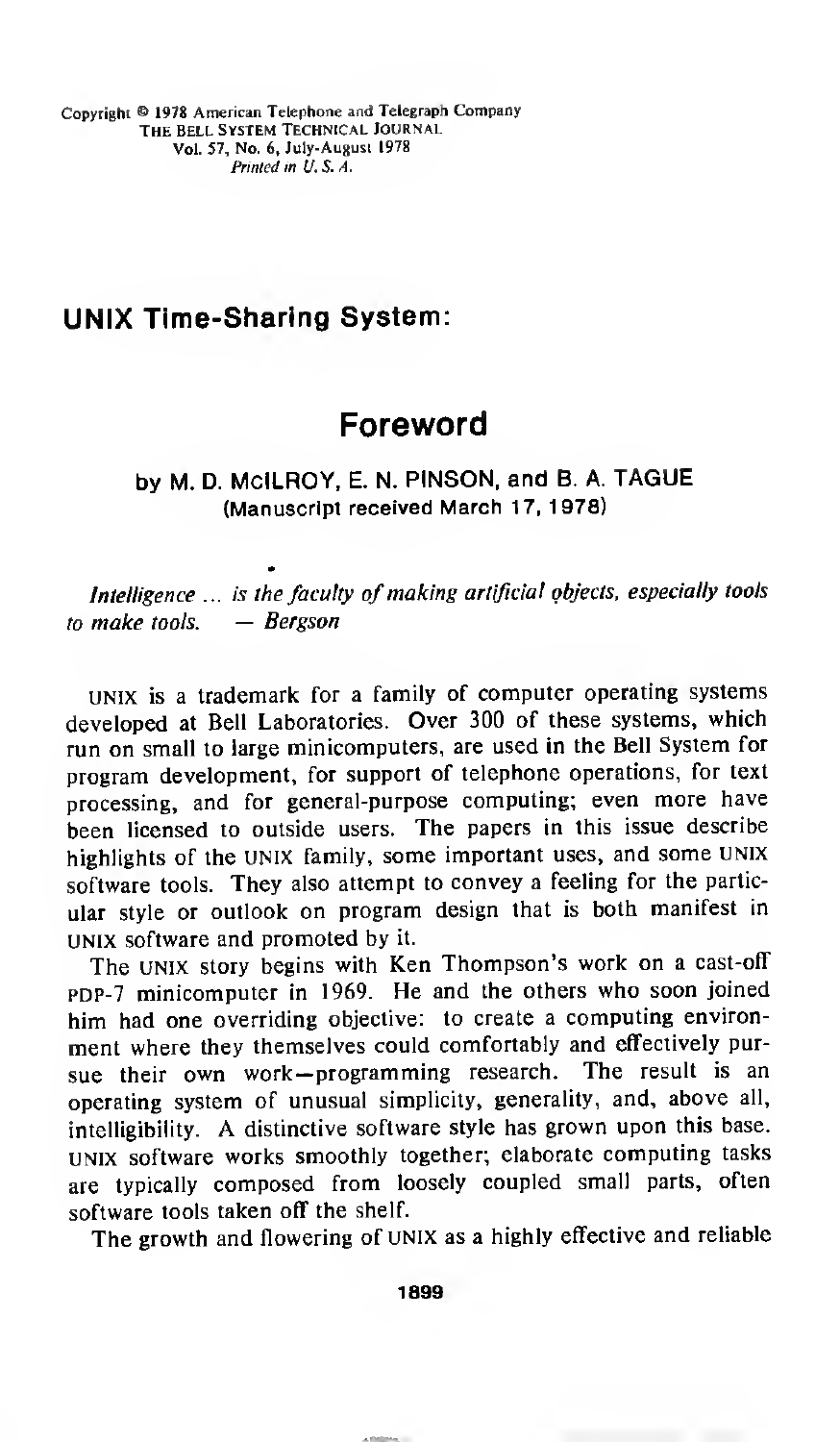time-sharing system are detailed in the prizewinning ACM paper by Ritchie and Thompson that has been updated for this volume. That paper describes the operating system proper and lists the important utility programs that have been adopted by descendant systems as well. There is no more concise summary of the UNIX time-sharing system than the oft-quoted passage from Ritchie and Thompson:

It offers a number of features seldom found even in larger operating systems, including

- $(i)$  A hierarchical file system incorporating demountable volumes,
- (ii) Compatible file, device, and inter-process l/O,
- $(iii)$  The ability to initiate asynchronous processes,
- $(iv)$  System command language selectable on a per-user basis,
- (v) Over 100 subsystems including a dozen languages.

Implementation details are covered in a separate paper by Thompson. Matters of efficiency and design philosophy are considered in a retrospective paper by Ritchie.

The most visible system interface is the "shell," or command language interpreter, through which other programs are called into execution singly or in combination. The shell, described by Bourne, is actually a very high level programming language that talks about programs and files. Particularly noteworthy are its notations for input-output connections. By making it easy to combine programs, the shell fosters small, coherent software modules.

The UNIX system and most software that runs under it are programmed in the general-purpose procedural language C. C provides almost the full capability of popular instruction sets in a setting of structured code, structured data, and modular compilation. C is easy to write and (when well-written) easy to read. The language and the philosophy behind it are covered by Ritchie, Johnson, Lesk, and Kernighan.

Until mid-1977, the UNIX operating system and its variants ran only on computers of the Digital Equipment Corporation PDP-11 family. In an interesting exercise in portability, Johnson and Ritchie exploited the machine-independence of C to move the operating system and the bulk of its software to a quite different Interdata machine. Careful parameterization and some repackaging have made it possible to use largely identical source code for both machines.

## Variations

Three papers by Bayer, Lycklama, and Christensen describe

1900 THE BELL SYSTEM TECHNICAL JOURNAL, JULY-AUGUST <sup>1</sup>978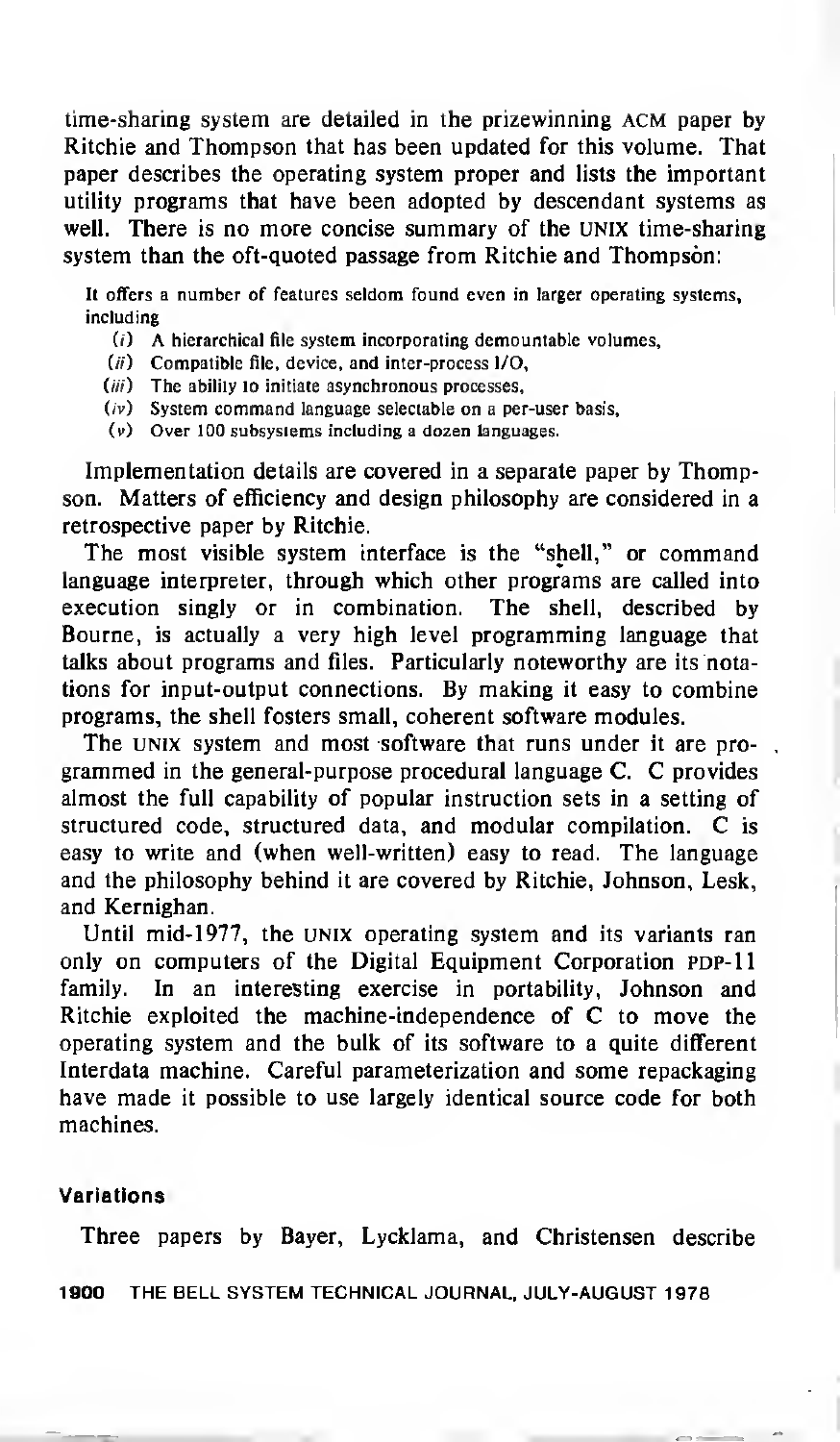variations on the UNIX operating system that were developed to accommodate real-time processing, microprocessor systems, and laboratory support applications. They were motivated by the desire to retain the benefits of the unix system for program development while offering different trade-offs to the user in real-time response, hardware requirements, and resource management for production programs. Many UNIX utilities— especially those useful for writing programs and processing text— will run under any of these variant systems without change.

The MERT operating system (Lycklama and Bayer) provides a generalized kernel that permits extensive interprocess communication and direct user control of peripherals, scheduling, and storage management. Applications with stringent requirements for realtime response, and even different operating systems (in particular,  $UNIX)$  can be operated simultaneously under the MERT kernel.

The microprocessor version of the UNIX operating system (Lycklama) and the Satellite Processing System that shares process execution between one big and one tiny machine (Lycklama and Christensen) involve other trade-offs between efficiency and resource requirements. Both also may be looked upon as vehicles for applications in which one wishes to delegate some sticky part of the job— frequently involving real-time demands— to <sup>a</sup> dedicated machine. The application described later in the issue by Wonsiewicz, Storm, and Sieber is a particularly interesting example involving UNtX, the microprocessor system, and the Satellite Processing System.

## Software Tools

Perhaps the most widely used UNIX programs are the utilities for the editing, transformation, analysis, and publication of text of all sorts. Indeed, the text-processing utilities covered by Kernighan, Lesk, and Ossanna were used to produce this issue of the B.S.T.J. Some more unusual applications that become possible where text processors and plenty of text are ready at hand are described by McMahon, Morris, and Cherry.

UNIX utilities are usually thought of as tools— sharply honed programs that help with generic data processing tasks. Tools were often invented to help with the development of UNIX programs and were continually improved by much trial, error, discussion, and redesign, as was the operating system itself. Tools may be used in combination to perform or construct specific applications.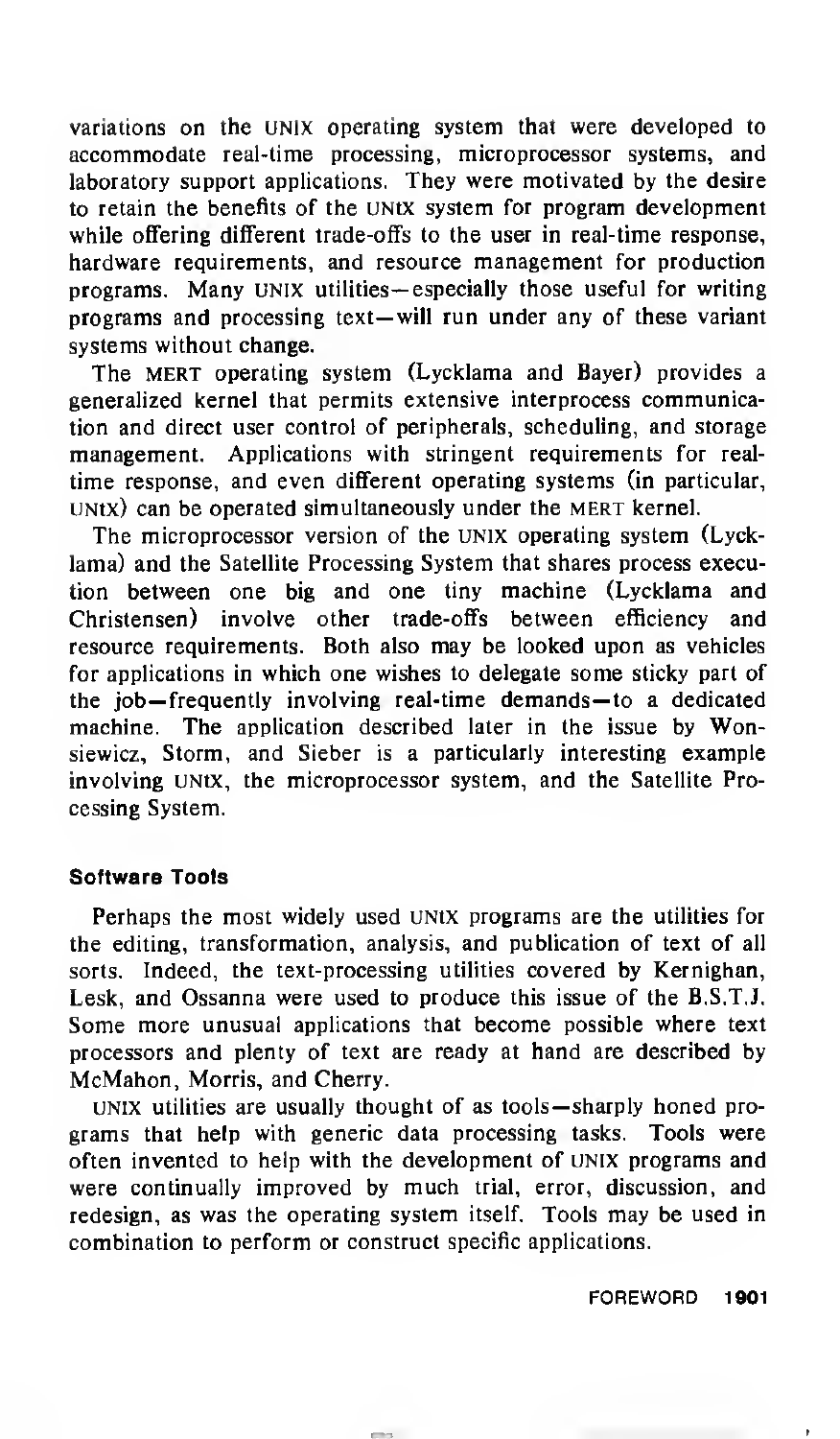Sophisticated tools to make tools have evolved. The basic typesetting programs nroff and troff covered by Kernighan, Lesk, and Ossanna help experts define the layouts for classes of documents; the resulting packages exhibit only what is needed for one particular type of document and are easy for nonspecialists to use. Johnson and Lesk describe Yacc and Lex, tools based in formal language theory that systematize the construction of compiler "front ends." Language processors built with the aid of these tools are typically more precisely defined and freer from error than hand-built counterparts.

The UNIX system was originally designed to help build research software. What worked well in a programming laboratory also worked well on modest projects to develop minicomputer-based systems in support of telephone company operations. Such projects are treated in the final group of papers and are more fully introduced by Luderer, Maranzano, and Tague. The strengths of this environment proved equally attractive to large programming projects building applications for large computers with operating systems that were less tractable for program development. The PWB/UNIX extensions discussed by Dolotta, Haight, and Mashey provide such projects with a "front end" for comfortable and effective program development and documentation, together with administrative tools to handle massive projects.

## Style

A number of maxims have gained currency among the builders and users of the UNIX system to explain and promote its characteristic style:

- $(i)$  Make each program do one thing well. To do a new job, build afresh rather than complicate old programs by adding new "features."
- $(ii)$  Expect the output of every program to become the input to another, as yet unknown, program. Don't clutter output with extraneous information. Avoid stringently columnar or binary input formats. Don't insist on interactive input.
- $(iii)$  Design and build software, even operating systems, to be tried early, ideally within weeks. Don't hesitate to throw away the clumsy parts and rebuild them.
- $(iv)$  Use tools in preference to unskilled help to lighten a

1902 THE BELL SYSTEM TECHNICAL JOURNAL, JULY-AUGUST 1978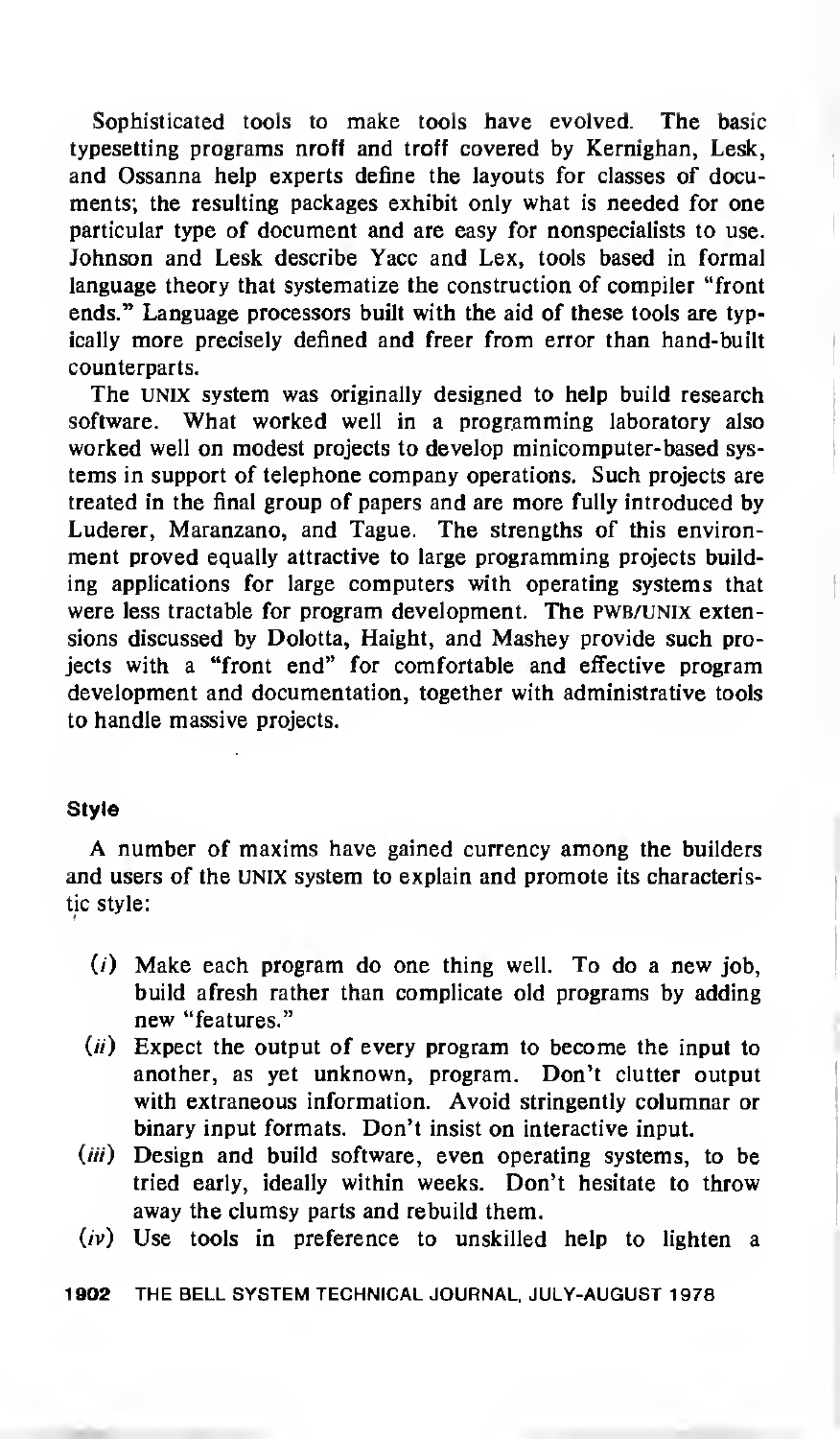programming task, even if you have to detour to build the tools and expect to throw some of them out after you've finished using them.

Illustrations of these maxims are legion:

- (/) Surprising to outsiders is the fact that UNIX compilers produce no listings: printing can be done better and more flexibly by a separate program.
- $(ii)$  Unexpected uses of files abound: programs may be compiled to be run and also typeset to be published in a book from the same text without human intervention; text intended for publication serves as grist for statistical studies of English to help in data compression or cryptography; mailing lists turn into maps. The prevalence of free-format text, even in "data" files, makes the text-processing utilities useful for many strictly data processing functions such as shuffling fields, counting, or collating.
- $(iii)$  The UNIX system and the C language themselves evolved by deliberate steps from early working models that had at most a few man-months invested in them. Both have been fully recoded several times by the same people who designed them, with as much mechanical aid as possible.
- $(iv)$  The use of tools instead of labor is nicely illustrated by typesetting. When <sup>a</sup> paper needs <sup>a</sup> new layout for some reason, the typographic conventions for paragraphs, subheadings, etc. are entered in one place, then the paper is run off in the new shape without retyping a single word.

To many, the UNIX systems embody Schumacher's dictum, "Small is beautiful." On the other hand it has been argued by Brooks in The Mythical Man Month, for example, that small is unreal; the working of a handful of people doesn't extrapolate to the world of big jobs. We agree only in part, for the present volume demonstrates with unusual force another important factor: intelligently applied computing technology can compress jobs that used to be big to manageable size. The first system had only about 5 man-years' work in it (including operating system, assembler, Fortran, and many other utilities) when it began to be used for Bell System projects. It was, to be sure, a taut package that lacked the gamut of libraries, languages, and support for peripheral equipment typical of a large commercial system. But the base was unusually